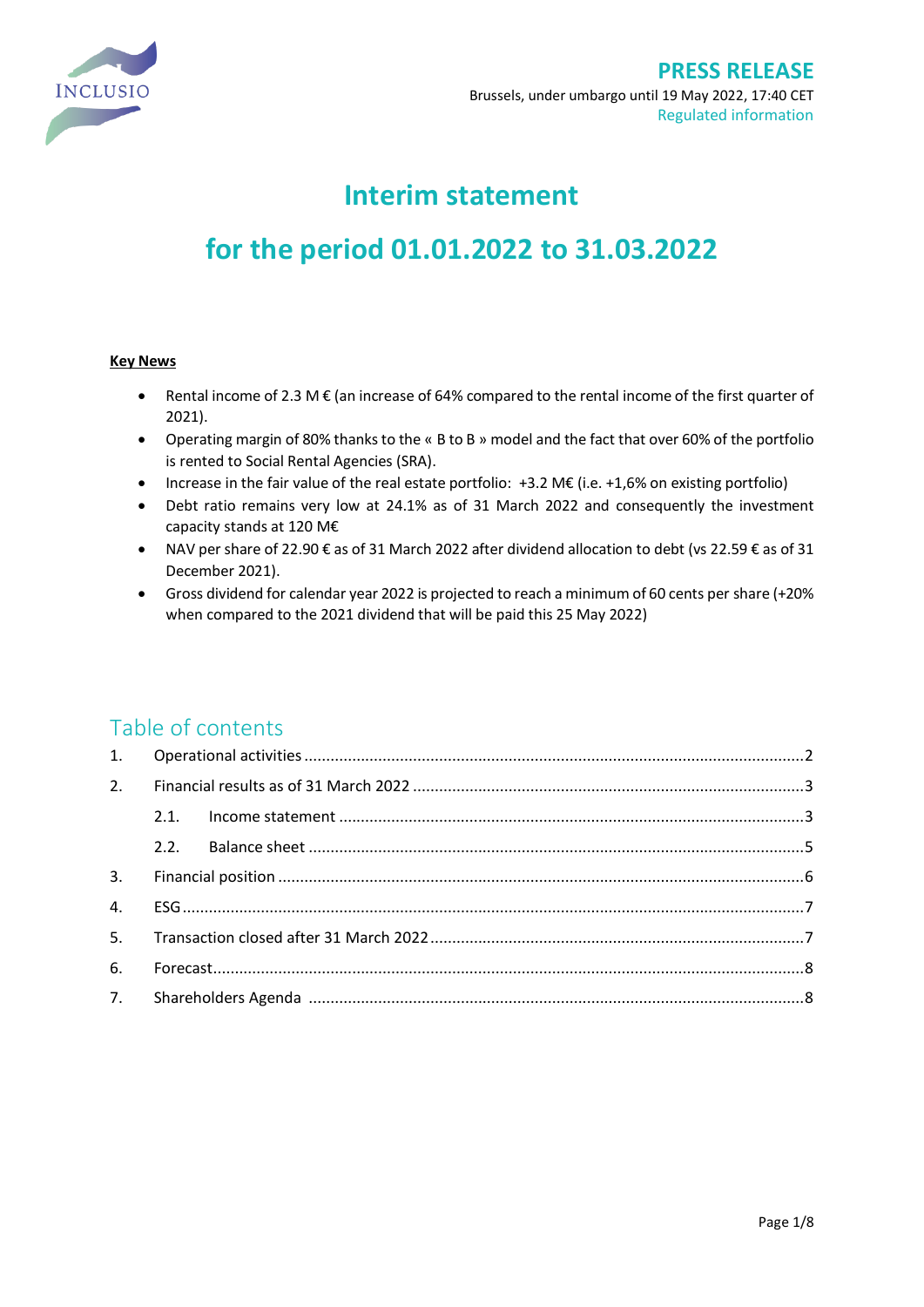

## <span id="page-1-0"></span>**1. Operational activities**

- The Affordable Housing category represents approximately 80% of the value of Inclusio's real estate portfolio. As of 31 March 2022, Inclusio owns 1.019 housing units and the 2 bedrooms apartments represent more than 35% of the portfolio. The geographic spread of the portfolio is as follows: 521 units in the Brussels region, 245 units in Flanders and 253 units in Wallonia.
- Since a large portion of the housing units are leased to Social Rental Agencies (SRA), we can be sure that these units will be allocated to the most fragile segment of the population. The collaboration with the SRA guarantees that Inclusio obtains prompt payment of the monthly rental income. In addition, since SRAs are responsible for the day-to-day management of the housing units (rental contract with the tenants, turnover of existing tenants, rent collections, management of small repairs, …), Inclusio can operate its portfolio with a reduced team of Property Managers and Project Managers.
- Over 50% of the real estate portfolio is less than 5 years old. Inclusio owns a sustainable portfolio with energy performance measures better than the average recorded for the Belgian residential real estate market.
- In the category of « Facilities for people with disabilities », the partnership with Villa VIP and Thmashuis could lead to new acquisitions as the segment of small scale care facilities looks promising in Flanders.
- Finally, the building leased to Samusocial since November 2021 in Brussels is undergoing some improvement works with the installation of additional showers for the comfort of homeless people.



VillaVip Bruges



Antares - Woluwe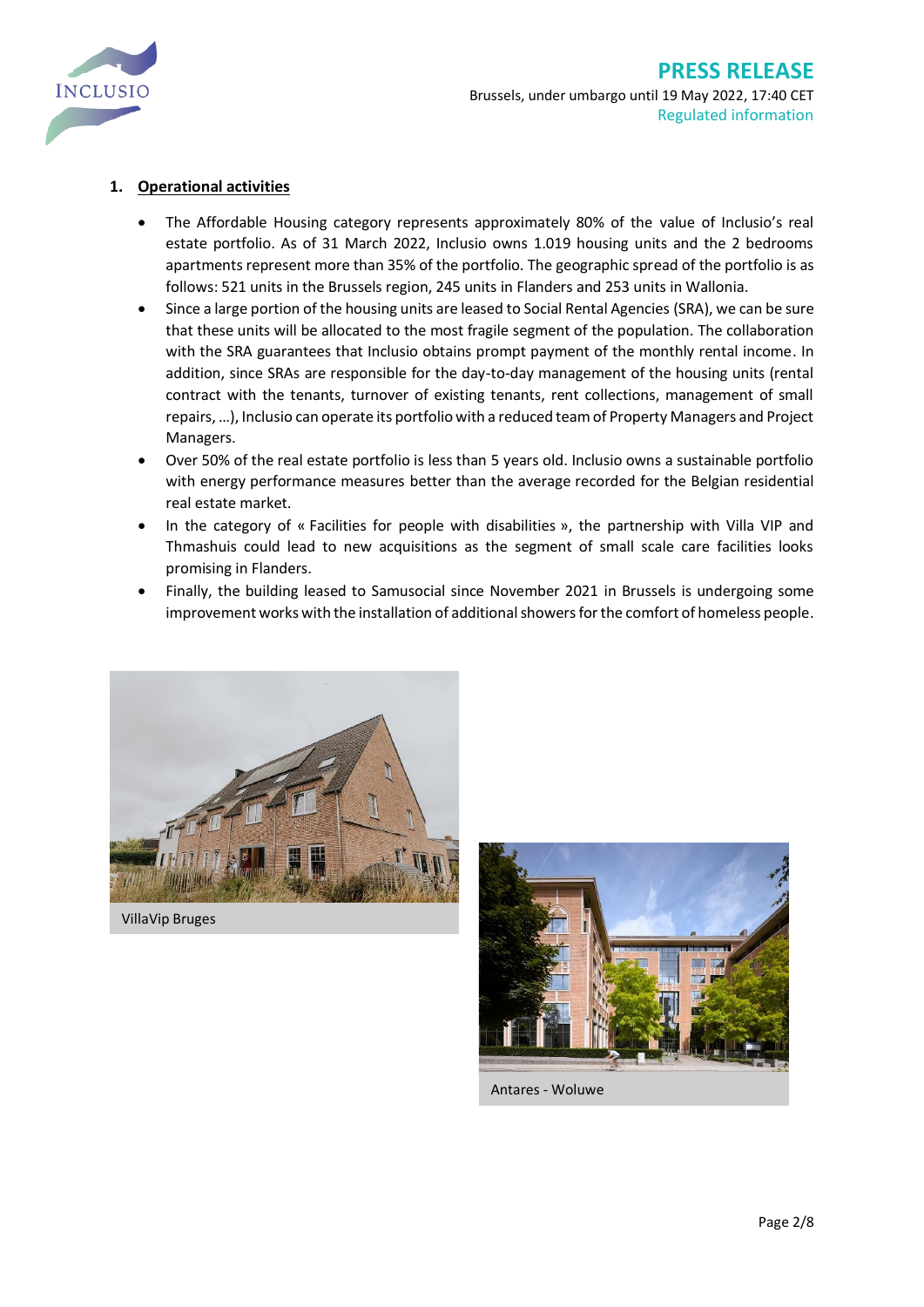

### <span id="page-2-0"></span>**2. Financial results as of 31 March 2022**

### <span id="page-2-1"></span>**2.1. Income statement**

| In€                                                                | 31/03/20222 | 31/03/2021 |
|--------------------------------------------------------------------|-------------|------------|
| Rental income                                                      | 2.342.924   | 1.429.631  |
| Rental-related expenses                                            | $-2.142$    | 11.978     |
| <b>NET RENTAL INCOME</b>                                           | 2.340.782   | 1.441.609  |
| Recovery of property charges                                       | 234.768     | 149.426    |
| Charges and taxes normally payable by the tenant on let properties | $-519.414$  | $-321.211$ |
| <b>PROPERTY RESULT</b>                                             | 2.056.136   | 1.269.823  |
| <b>Technical and commercial costs</b>                              | $-82.458$   | $-24.264$  |
| Property management costs                                          | $-92.893$   | $-74.149$  |
| Corporate management costs and other operating charges             | $-735.538$  | $-385.474$ |
| <b>OPERATING RESULT BEFORE RESULT ON THE PORTFOLIO</b>             | 1.145.247   | 785.936    |
| Result on sale of investment properties                            | 0           | 19.840     |
| Changes in fair value of investment properties                     | 3.231.334   | 1.615.394  |
| Other result on the portfolio                                      | $-5.714$    | 12.917     |
| <b>OPERATING RESULT</b>                                            | 4.370.867   | 2.434.088  |
| Financial result excluding change in fair value                    | $-180.377$  | $-2.637$   |
| Changes in fair value of financial assets and liabilities          | 1.786.879   | 357.839    |
| Share in the result of associated companies and joint ventures     | 49.213      | 147.802    |
| Corporate income tax                                               | 0           | 11.592     |
| <b>NET RESULT</b>                                                  | 6.026.582   | 2.948.684  |
|                                                                    |             |            |
| NET RESULT OF KEY ACTIVITIES                                       | 964.870     | 794.891    |
| per share                                                          | 0,13        | 0,11       |

### **Analysis of the results of the first quarter 2022**

The results of the first quarter of the 2022 calendar year are confirming the significant growth of Inclusio's real estate in 2021. Rental income increased by 64% compared to the first quarter of 2021 and with the high level of inflation recorded over the last months, this upward trend should continue as the rental contracts are indexed with the Health Index.

With the application of the IFRIC 21 norm, the real estate taxes as well as regional or city taxes on ofice space as well as the membership tax due to Euronext have to accounted, for the full calendar year, in the first quarter of the year.

Property charges amounted to 175 k€ and represent 7.5% of the rental income. They include technical costs as well as management fees paid to the SRA and the salaries of the two internal property managers.

The operating result (before corporate overheads) reached 1,880 k€ (an increase of 60% over the first quarter of 2021) and the operating margin remains stable at 80%.

The corporate costs amounted to 736 k€. The increase in comparison to 2021 is primarily due to the fact that the subscription tax due to Euronext (155 k€) was recorded in the first quarter this year while it was recorded in the second quarter last year. In addition, payrol costs were slightly higher as the number of employees raised from 10 to 12.

The operating result increased by 46% to reach 1.145 k€.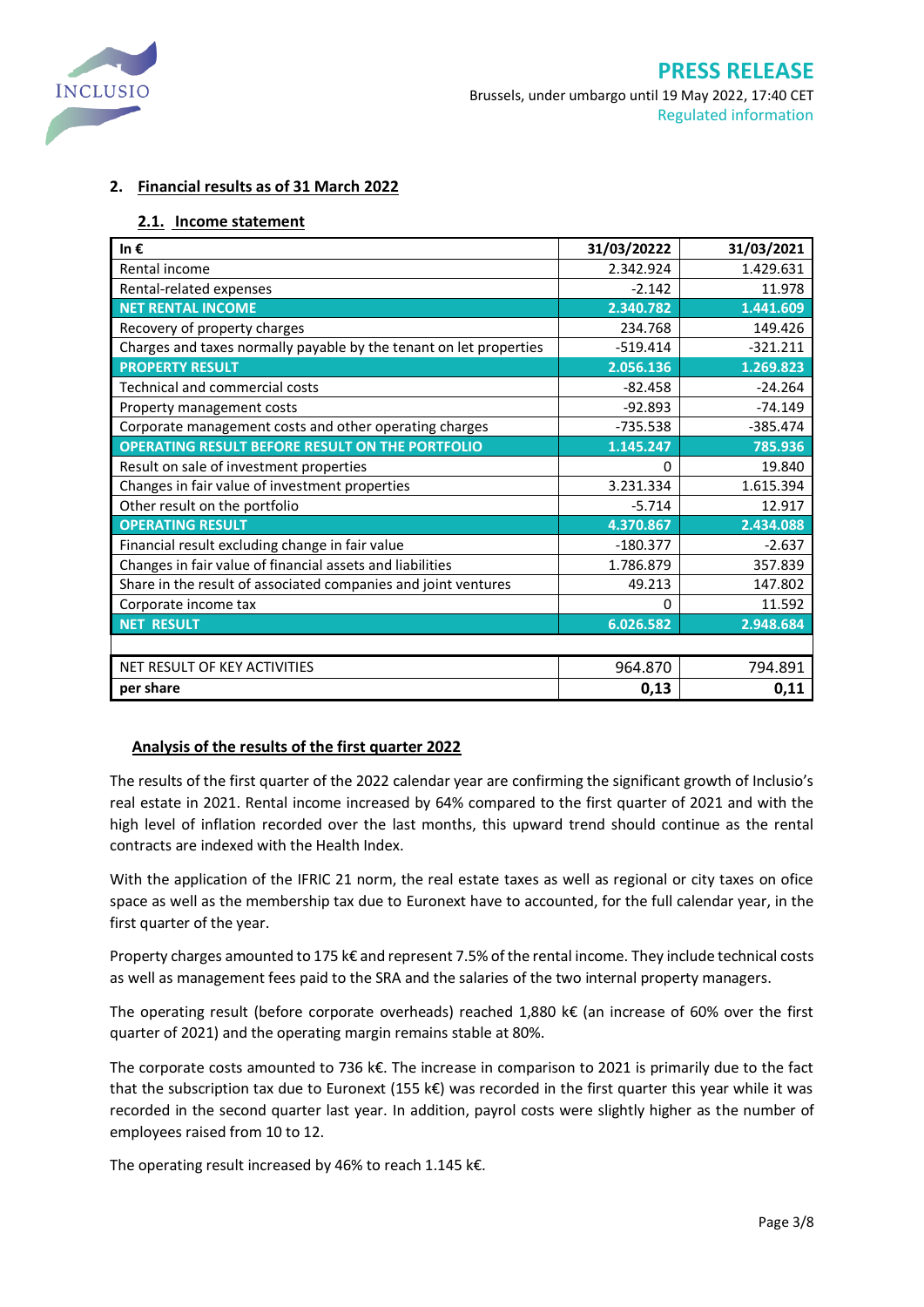

The net interest charges amounted to 178 k€ for the first quarter 2022.

The change in fair value of investment properties reflects an unrealized capital gain of 3,231 k€ (+1.6% on a like-for-like basis) resulting primarily from the rent increase due to their indexation.

Another significant unrealized capital gain of 1,787 k€ was also recorded on the fair value of the financial instruments due to the general increase of interest rates observed on the financial markets since the beginning of the year.

The net result for the first quarter reached 6,027 k€ (+104% over the same period last year).



Rute - Gentbrugge



Dorpsstraat 53 - Oudenburg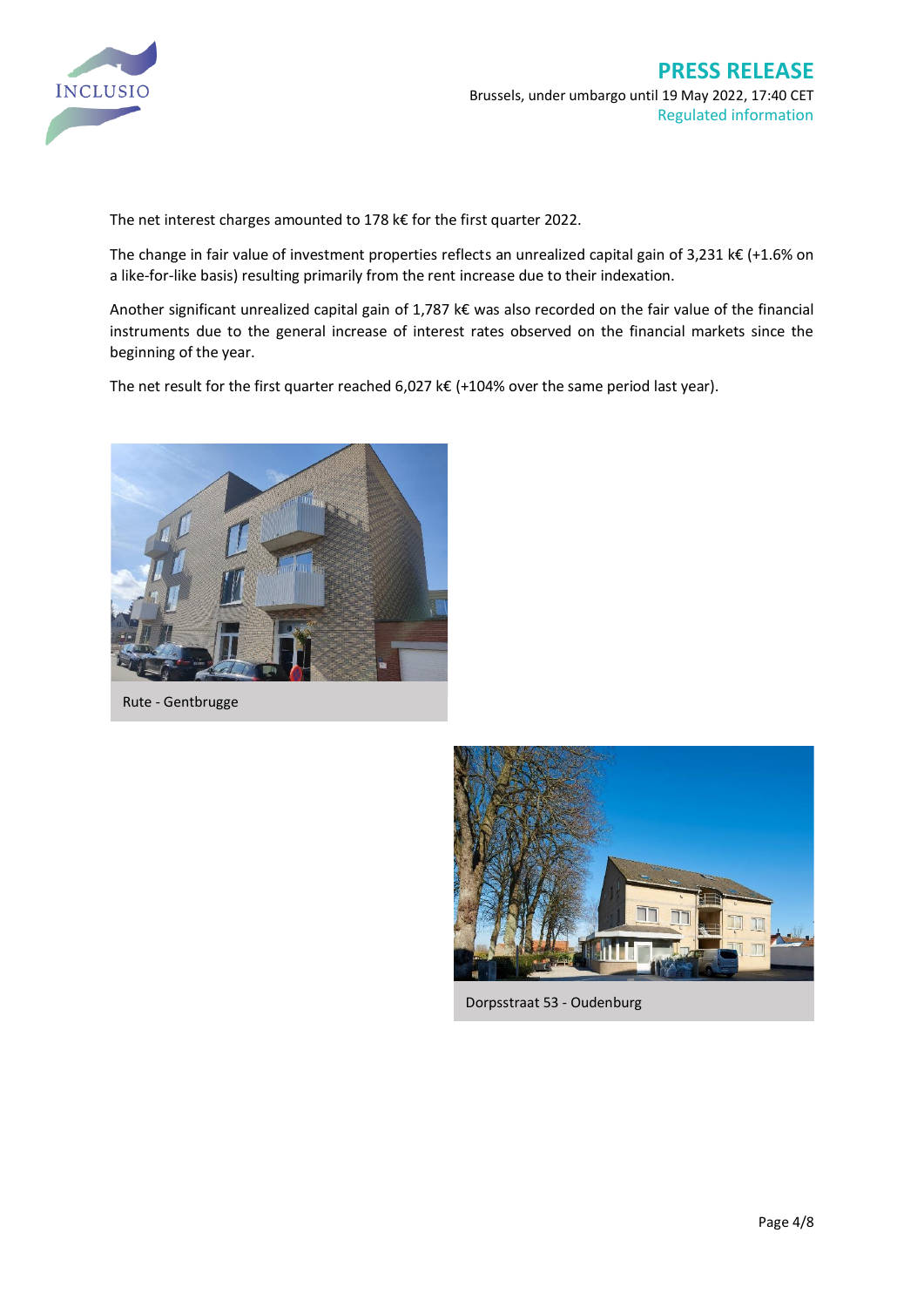

# <span id="page-4-0"></span>**2.2. Balance Sheet**

| In€              |                                                           | 31/03/2022  | 31/03/2021  |
|------------------|-----------------------------------------------------------|-------------|-------------|
|                  | <b>Non-current assets</b>                                 | 226.634.059 | 162.640.882 |
| B.               | Intangible assets                                         | 45.369      | 77.485      |
| IC.              | Investment properties                                     | 223.455.928 | 161.737.229 |
| 1C. a.           | Buildings available for rent                              | 217.595.183 | 139.565.478 |
| 1 C. b.          | Development projects                                      | 5.860.745   | 22.171.752  |
| ID.              | Other tangible assets                                     | 68.245      | 20.989      |
| IE.              | Non-current financial assets                              | 2.471.975   | 197.913     |
| 11.              | Participations in associated companies and joint ventures | 592.542     | 607.266     |
| $\mathbf{u}$     | <b>Current assets</b>                                     | 1.740.356   | 5.791.122   |
| IID.             | Trade receivables                                         | 176.615     | 236.260     |
| II E.            | Tax receivables and other current assets                  | 100.315     | 212.292     |
| IIF.             | Cash and cash equivalents                                 | 1.020.102   | 4.810.413   |
| II G.            | Accrued charges and deferred income                       | 443.324     | 532.158     |
|                  | <b>TOTAL ASSETS</b>                                       | 228.374.415 | 168.432.005 |
|                  |                                                           |             |             |
|                  | <b>SHAREHOLDER EQUITY</b>                                 | 170.083.669 | 150.914.765 |
| Α                | Capital                                                   | 142.916.788 | 139.077.347 |
| B                | Share premium account                                     | 8.750.150   | 8.381.743   |
| $\mathsf{C}$     | Reserves                                                  | 12.390.149  | 506.990     |
| D                | Net result of the financial year                          | 6.026.582   | 2.948.684   |
|                  | <b>LIABILITIES</b>                                        | 58.290.746  | 17.517.240  |
| п                | <b>Non-current liabilities</b>                            | 52.376.469  | 10.000.000  |
| $\overline{1}$ B | Non-current financial debts                               | 52.376.469  | 10.000.000  |
| П                | <b>Current liabilities</b>                                | 5.914.277   | 7.517.240   |
| II B             | <b>Current financial debts</b>                            | 341.809     | 388.461     |
| II C             | Other current debts                                       | 3.714.174   | 0           |
| II <sub>D</sub>  | Trade payables and other current debts                    | 1.716.939   | 6.975.206   |
| II E             | Other current liabilities                                 | 141.355     | 153.573     |
|                  | <b>TOTAL EQUITY AND LIABILITIES</b>                       | 228.374.415 | 168.432.005 |
|                  | Number of shares                                          | 7.428.347   | 7.187.558   |
|                  | Net asset value per share                                 | 22,90       | 21,00       |
|                  | <b>RREC</b> debt                                          | 54.435.218  | 17.363.667  |
|                  | Debt ratio (Royal Decree - RREC) <sup>1</sup>             | 24,09%      | 10,32%      |

<sup>&</sup>lt;sup>1</sup> This debt ratio is calculated in accordance with the RREC Royal Decree.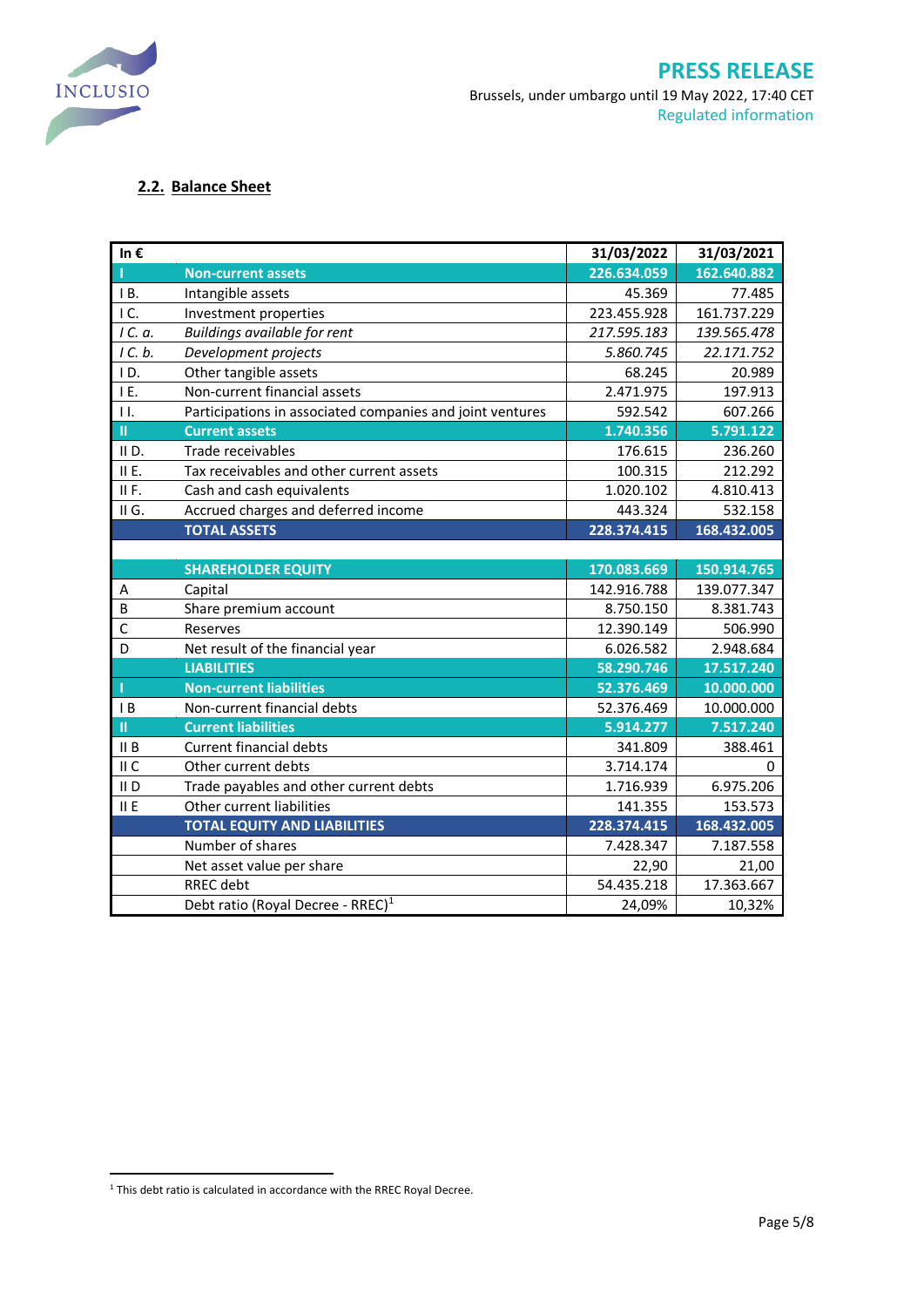

### **Equity and net asset value**

As of 31 March 2022, the consolidated shareholder equity reached 170 M€ . The Net Asset Value (NAV) per share (shareholder equity / number of shares) amounted to 22.90 EUR (an increase of 1.38% over NAV on 31 December 2021 and 9.05% over NAV on 31 March 2021) despite the fact that the dividend payable on 25 May 2022 is already recorded as debt on 31 March 2022.

When comparing the Net Asset Value with the share price on 31 March 2022 (16.72 EUR), it can be concluded that the Inclusio share was trading with a 27% discount at the end of the first quarter 2022.



Real Estate Projet – Rue Marvis - Société d'Habitations de Tournai - Tournai

### <span id="page-5-0"></span>**3. Financial position**

Inclusio presents a strong balance sheet with a reduced debt ratio of 24.1% as of 31 March 2022 (compared to 10.3% as of 31 March 2021).

No new financing contracts have been concluded during the first quarter of 2022. Since the expiration of the first credit line is only foreseen for 30 September 2023, it is still too early to negotiate with the banks a long term refinancing of the existing credit lines.

As of 31 March 2022, Inclusio had 29 m€of undrawn credit facilities (on a total of 80 M€ of confirmed credit lines). This leaves an investment capacity of around 120 m€ before reaching a debt ratio of 50%.

The average annual cost of debt for the first quarter of 2022 amounted to 1.55% (lower than last year because the commissions for reservations have significantly decreased as Inclusio has been drawing on its existing credit lines to finance the portfolio expansion).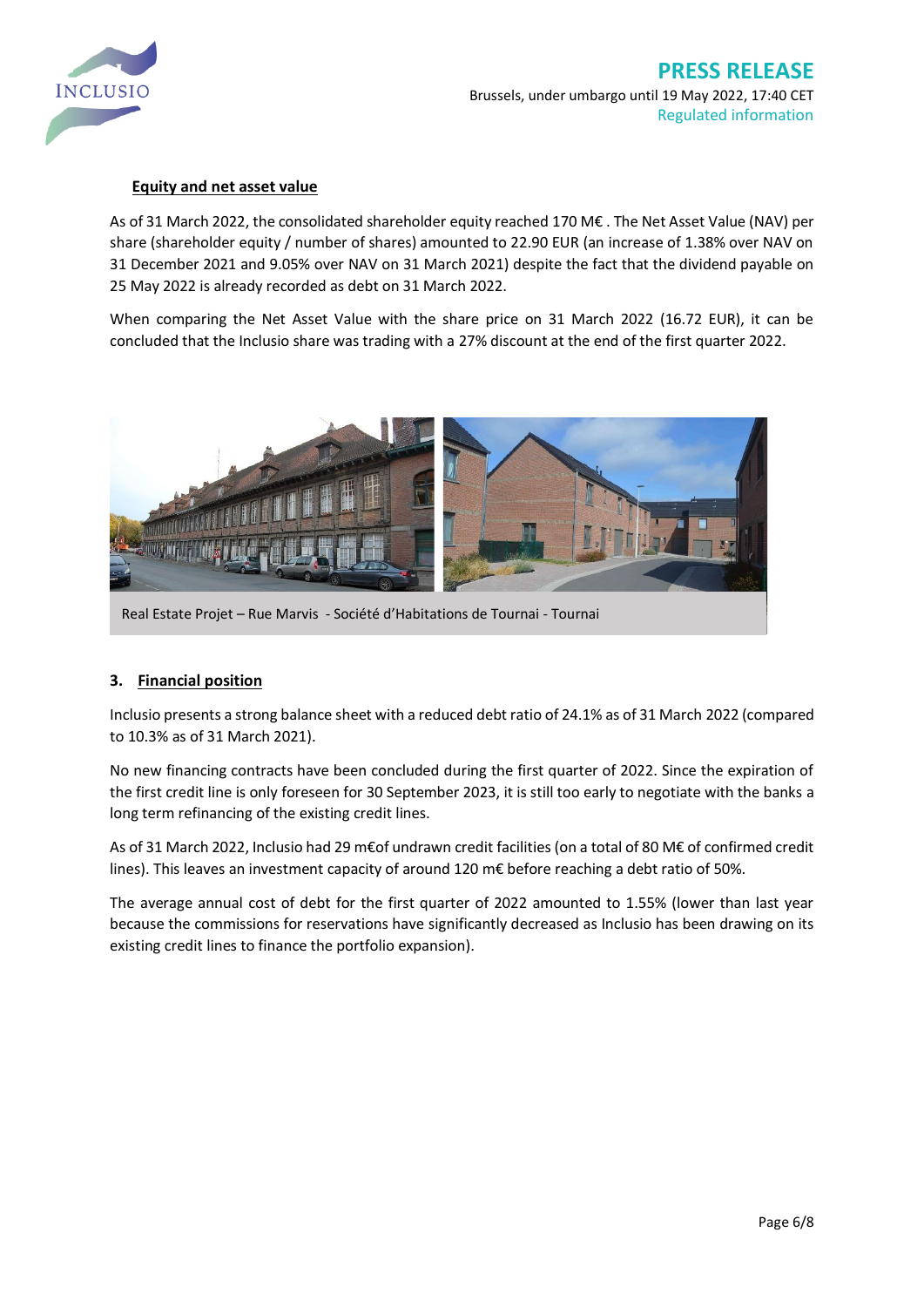

## <span id="page-6-0"></span>**4. ESG**

The table below illustrates how the different Sustainable Development Goals selected by the United Nations are relating to Inclusio's strategy and actions :

| <b>GOOD HEALTH<br/>AND WELL-BEING</b><br>3 | Good health and<br><b>Well-being</b>                | Through its investments in facilities for people with disabilities<br>and social infrastructure, Inclusio is providing quality amenities<br>for asylum seekers, homeless people and people with complex<br>care needs.                             |
|--------------------------------------------|-----------------------------------------------------|----------------------------------------------------------------------------------------------------------------------------------------------------------------------------------------------------------------------------------------------------|
| <b>GENDER</b><br>EQUALITY<br>5             | <b>Gender equality</b>                              | For its employees and board members, Inclusio strives for<br><b>Gender Equality</b>                                                                                                                                                                |
| SUSTAINABLE CITIES                         | <b>Sustainable Cities</b><br><b>And Communities</b> | Affordable housing represents the largest investment category<br>within Inclusio's real estate portfolio                                                                                                                                           |
|                                            | Responsible<br>consumption and<br>production        | For its development projects Inclusio is paying special<br>attention to the efficient use of material and energy. Two<br>projects delivered in 2021 obtained a special prize from the<br>Brussels Region for their « circular economy » qualities. |
| 13 GLIMATE                                 | <b>Climate action</b>                               | In the investment analysis, Inclusio is paying attention to the<br>sustainable character of the building because energy efficient<br>buildings help mitigate CO2 emissions and at the same time<br>ensure lower utility bills for the tenants.     |
|                                            | Peace, justice<br>and strong institutions           | Inclusio relies on a well-shaped governance charter where the<br>integrity policy is clearly highlighted. The ambition is also to<br>ensure a healthy diversity within the company's employees<br>and the Board of Directors.                      |

### <span id="page-6-1"></span>**5. Transaction realized after the closing of 31 March 2022**

On 26 April 2022, Inclusio acquired the Nonceveux reception centre for asylum seekers in Aywaille (in the province of Liege). This center has been managed by the Red Cross of Belgium since 1997 and can host 200 residents. A major refurbishment program will take place over the next two years.



Nonceveux reception centre for asylum seekers